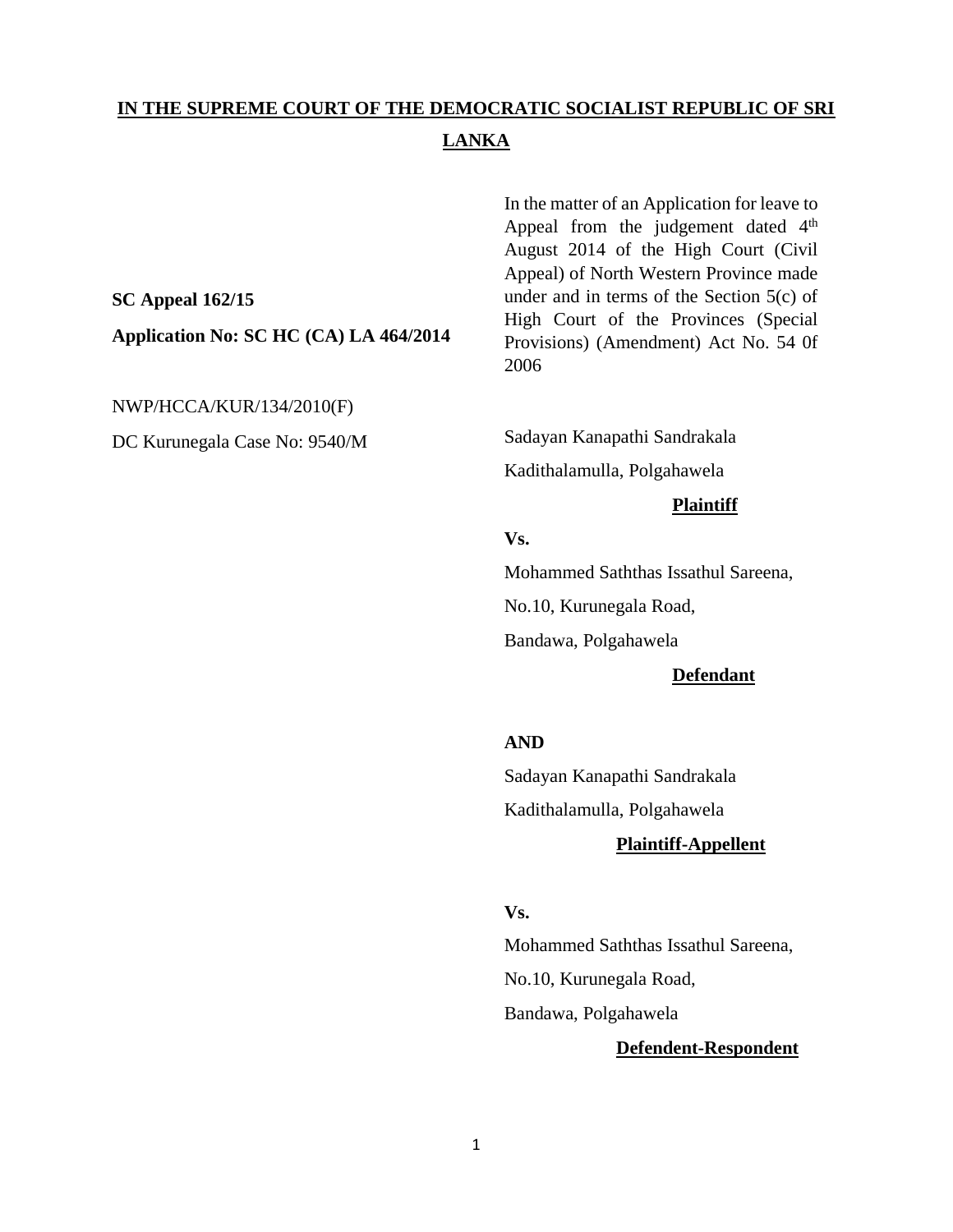#### **AND NOW**

Mohammed Saththas Issathul Sareena,

No.10, Kurunegala Road,

Bandawa, Polgahawela

#### **Defendent-Respondent- Petitioner**

**Vs.**

Sadayan Kanapathi Sandrakala Kadithalamulla, Polgahawela

### **Plaintiff-Appellant-Respondent**

Before: B.P Aluwihare, PC, J. L.T.B Dehideniya, J. Murdu N.B Fernando, PC, J.

Counsels: Keshan Thalagahagoda with Ms. Rashmi Dias for the Defendant-Respondent-Appellant Kamal Nissanka for Plaintiff- Appellant – Respondent instructed by Lakshman Herath

Argued on: 04.09.2020 Decided on: 01.12.2021

#### **L.T.B. Dehideniya, J.**

Plaintiff-Appellant- Respondent (hereinafter sometime referred to as the Respondent) instituted an action by plaint dated 30.05.2006 seeking damages from the Defendant – Respondent –Petitioner (hereinafter sometime referred to as the Appellant). In her plaint, the Respondent had alleged that the Appellant had made a false complaint to the Polgahawela Police Station accusing the Respondent of Theft. Upon the said complaint, the Respondent had been arrested, produced in Court, remanded for 10 days and thereafter released on bail. The Magistrate Court of Polgahawela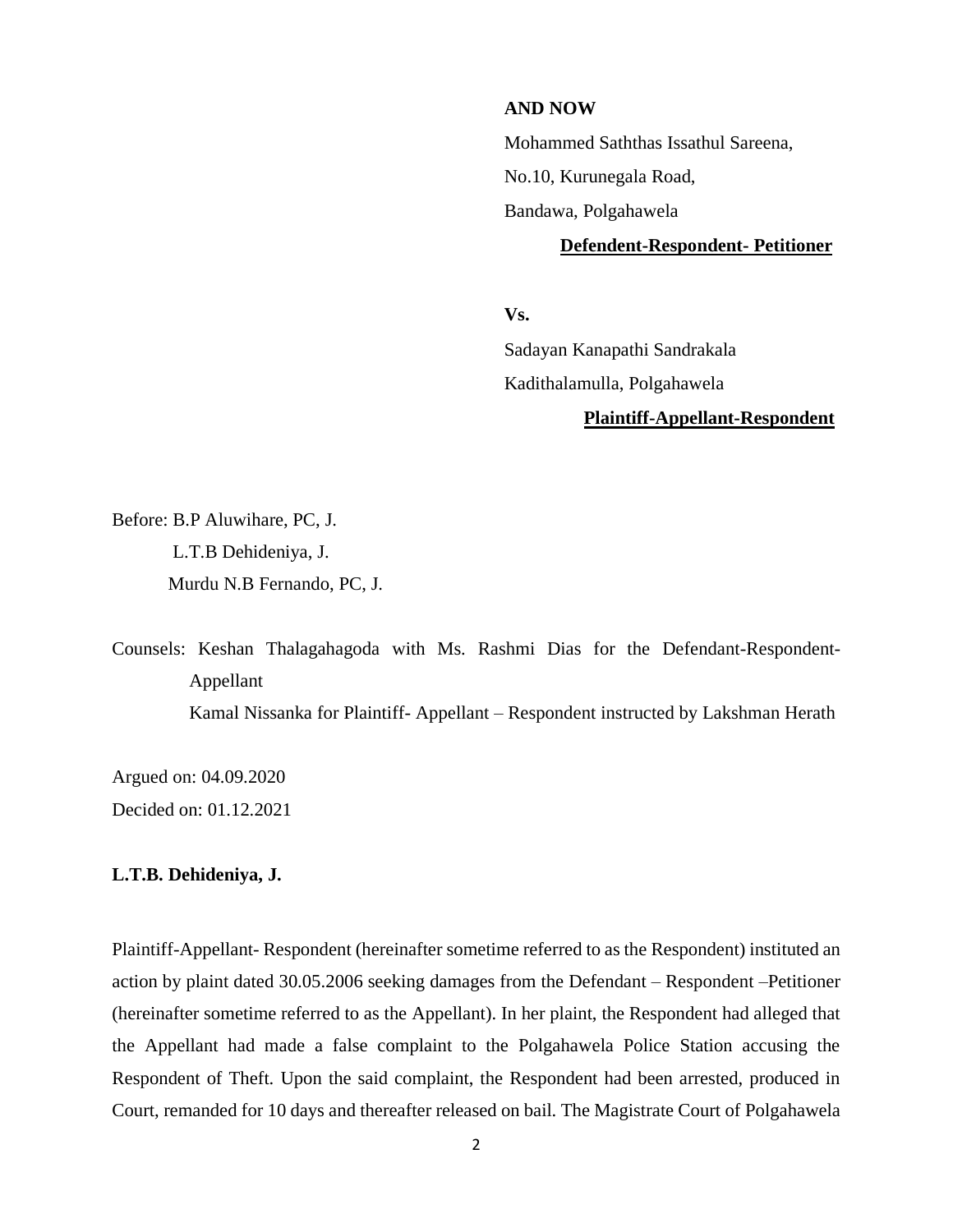had discharged the Respondent on or about 06.12.2005, on the basis that the witnesses had not presented themselves in Court. Consequent to the filing of the action in the District Court, the proceedings against the Respondent before the Magistrate Court (Case bearing No.13028) had been reopened. The matter had been taken up for trial and the Respondent was acquitted and discharged on or around 16.03.2010. The Respondent's cause of action of the District Court action arose when the Respondent was discharged by the Magistrate's Court on the account of the fact that the witnesses had not presented in Court, before the case was reopened.

The Respondent contested that the Appellant's act of false allegation of theft, constituted an aggression upon her person, her dignity or her reputation, and that the act was intentional. The Respondent has further stated that, in consequence of the complaint made by the Appellant, the Respondent had been arrested, assaulted by Police and thus suffered physical and mental trauma, the Respondent had to relocate with her family due to extreme social stigma and resulted in losing her small business and the education of the Respondent's child had got affected. The Respondent had denied the charges of theft and further contends that the Appellant had no reasonable or probable cause to make the said complaint and the Appellant has committed an *injuria* with the intention of impairing Respondent's dignity, reputation and personality. Accordingly, the Respondent claimed a sum of Rs.400, 000/- as damages

The District Court of Polgahawela delivered the judgement dated 01.09.2010 in favour of the Appellant holding that no sufficient evidence was led that would establish that the Appellant acted maliciously or that she made a false complaint. District Court further held that the Respondent's claim was not explicit enough to consider whether the Respondent's action was based on *actio injuriarum* or malicious prosecution. Being aggrieved by the said judgement the Respondent tendered an appeal there from to the High Court of Civil Appeal of the North Western Province. Upon hearing the parties, the High Court of Civil Appeal delivered the judgement dated 04.08.2014 in favour of the Respondent, set aside the Judgement of District Court of Polgahawela holding that the Respondent's action comes under the *actio injuriarum* and not malicious prosecution. The Learned High Court Judges further affirmed that the Appellant has failed to establish a reasonable and probable cause in making the allegations of theft. It is from the aforesaid judgement that this appeal is preferred.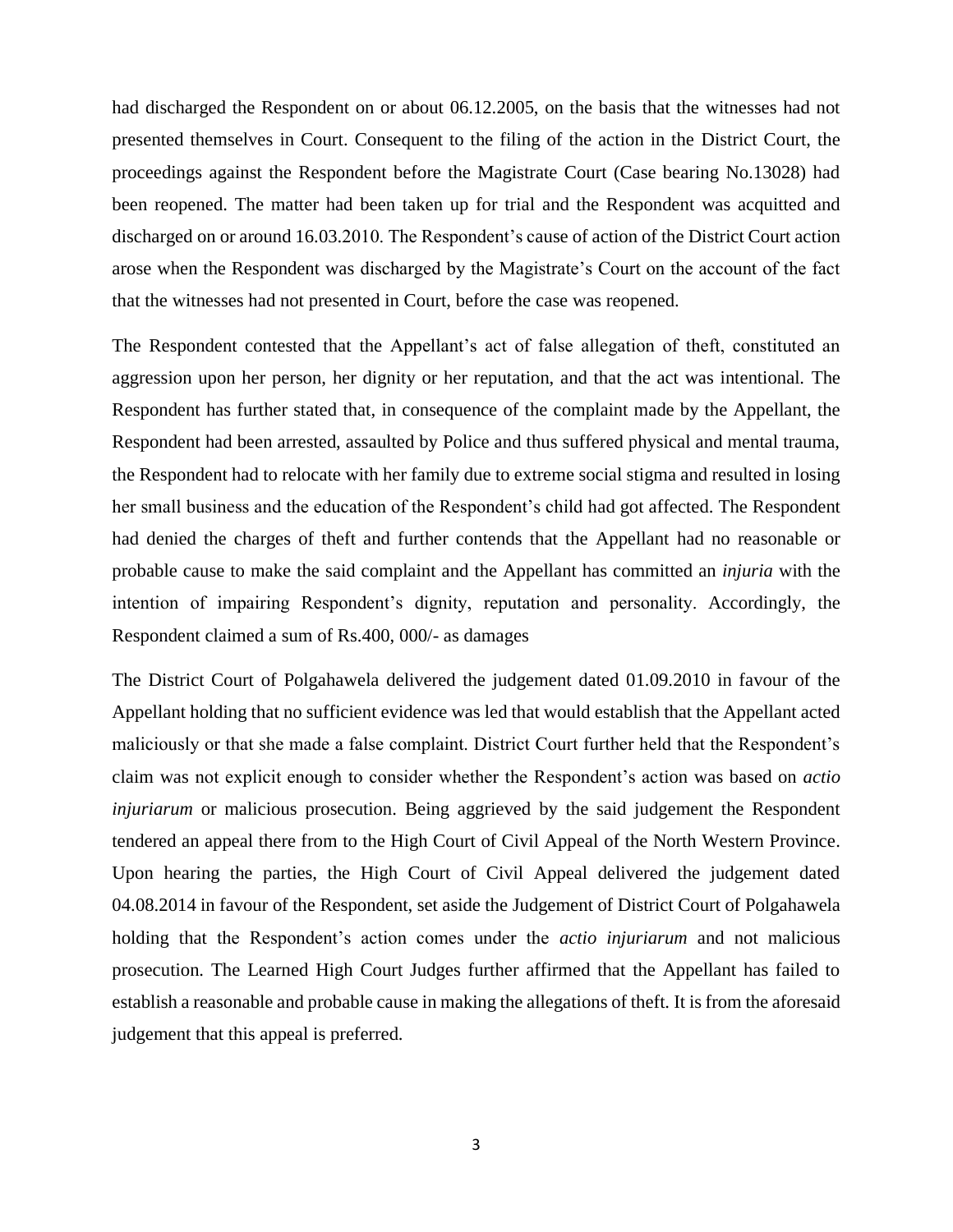This Court granted leave to appeal on the following questions of law;

- 1) Did the High Court err in law by failing to appreciate that the rights of parties are determined as of the date of the institution of the action and that consequently the Judgement of the Magistrate's Court could not have formed the foundation of the judgement in favour of the Plaintiff?
- 2) Did the High Court err in law by failing to consider that the action before the District Court could not be maintained while proceedings were still pending before the Magistrate's Court and that no cause of action would accrue until a finality had been reached in respect of such proceedings in terms of the law?
- 3) Did the High Court misdirect itself in law applying the judgement of *Alwis v. Ahangama?*

The Appellant's case is based on the ground that the judgement of the High Court of Civil Appeal of the North Western Province, is wrong, contrary to law and against weight of the evidence led before the Court. When carefully considering the evidence tendered before the Magistrate Court in the initial action, it appears that the Appellant had made the said complaint only upon a 'suspicion' against the Respondent (Appellant's Statement to the Police Station of Polgahawela marked as **පැ.1** in the original action). Examining all the evidence presented, it appears that the series of events in which the Appellant lined up the theft that allegedly took place at her place of business was based on the conclusions drawn from the suspicion of the Respondent. Among the factual evidence submitted in the said police complaint and the evidence presented at the proceedings, multiple contradictory evidence has been detected. Although it is recorded in **පැ.1**  the police complaint, that the Appellant went home having closed the shop at about 5.00 p.m., it seems to be an inaccurate fact since the evidence of the Appellant in Case bearing No.13028 in Magistrate's Court as well as in the District Court of Kurunegala (Case bearing No.9540/M) was that her daughter closed the shop in that evening (at p.61 of the proceedings). However, when the learned counsel had shown the Appellant what was recorded in the Police Records, the Appellant was unable to provide a justifiable reasoning for the contradictions of the evidence.

Further, the Appellant has clearly stated in her Police Complaint that there was no eyewitness evidence of the theft suspected to have been committed by the Respondent**;** except the evidence that the missing clothing items were there for sale with few cloth merchants, namely; Rajapakse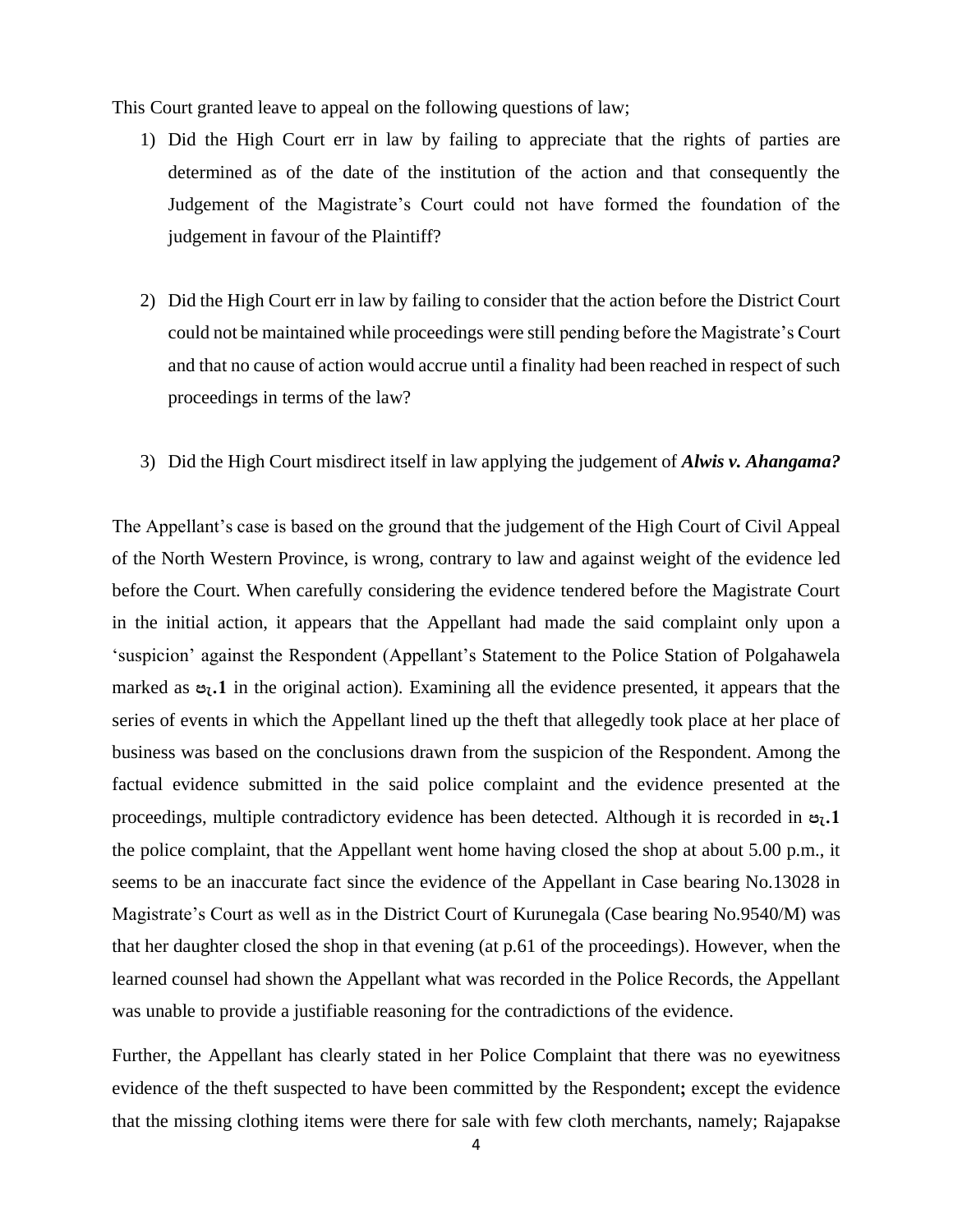Siril Anandathilake and Nisantha Bandara, at the fair of Polgahawela. However, the police statements obtained from the said merchants were not submitted and they had not been produced before the Court as witnesses. When carefully considering the Police Records, it appears that the said merchants had failed to recognize the clothing items as the exact same missing clothing items belongs to the Appellant. Further, when the learned counsel cross-examined, the Appellant had failed to even recognize the identities of the two merchants.

As per the aforesaid context;

- i. The Appellant has failed to substantiate the allegation of theft against the Respondent by clear evidence.
- ii. Contradictions identified in the Appellant's evidence throughout the court proceedings has damaged the credibility of the Appellant's allegations against the Respondent.

Accordingly, with the perusal of the factual evidence pertaining to the present application, it is clear that there was no reasonable or probable cause for the Appellant to suspect the Respondent of theft.

The learned District Judge in the judgement dated 01.09.2010 held that the Respondent's claim was not explicit enough to consider whether the Respondent's action was based on *actio injuriarum* or malicious prosecution. The District Court further held that, the action must be dismissed since the Respondent had failed to establish direct evidence on malice or *injuria* with regard to the complaint of theft of the Appellant against the Respondent. The law has introduced a set of essential factors in establishing an action of *actio injuriarum* and malicious prosecution. *R.G Mckerron* (The Law of Delict, Reprinted Edition, 2009 at p.53) describes *actio injuriarum* as an act committed with *dolus* (wrongful intent) or as it is usually termed in this connection, *animus injuriandi* which consisting an impairment of the Plaintiff's personality.

*"The interests of personality protected by the actio injuriarum are those interests 'which every man has, as a matter of natural right, in possession of an unimpaired person, dignity and reputation'. The plaintiff therefore, show that the act complained of constituted an impairment of his person, dignity and his reputation.*

*Examples such acts are;*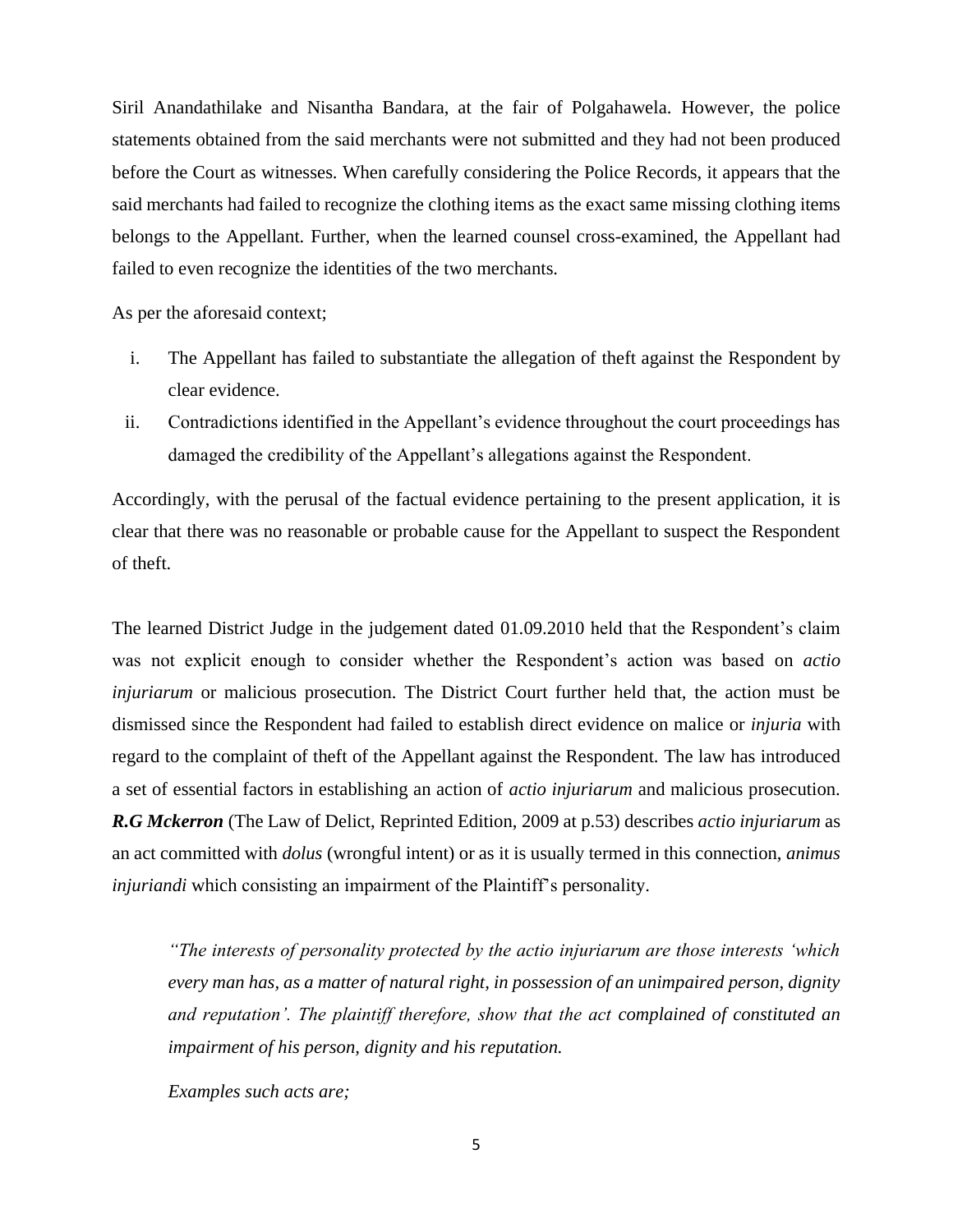- *Assaults of all kind*
- *The unjustifiable infliction of any restraint upon the liberty of another*
- *The use of defamatory or insulting words concerning another*
- *The malicious and unwarranted institution of criminal proceedings against another" [emphasis added]*

The legal principle of "ABUSE OF LEGAL PROCEDURE" under *actio injuriarum* action has been discussed and accepted in case law jurisprudence. In *Alwis v. Ahangama* [2000] 3 Sri L.R 225 Justice Fernando referring to *R.G Mckerron* (The Law of Delict, Reprinted Edition, 2009 at p.259)*,* held that in both injuria and malicious prosecution has a general requirement to be fulfilled, which is to *"set the law in motion".*

*"Every person has a right to set the law in motion, but a person who institutes legal proceedings against another maliciously and without reasonable and probable cause abuses that right and commits an actionable wrong…*

*The chief classes of proceedings to which the rule applies are:1)Malicious criminal prosecutions 2)Malicious imprisonment or arrest 3)Malicious execution of property 4)Malicious insolvency 5)Malicious civil actions"*

In light of the well-established legal principles discussed above, it is clear to this court that in the present application, the Appellant has 'set the law in motion' by making the police complaint against the Respondent. Furthermore, it is undeniable that, being arrested upon the said complaint, the Respondent was produced in Court and remanded for 10 days, itself constructs an *injuria* since the said complaint of the Appellant has led to an impairment of personality, dignity and reputation of the Respondent.

It is a question with great importance before this Court that, whether the Appellant has acted maliciously when making the alleged complaint of theft against the Respondent. The necessary ingredients forming a charge of malicious criminal arrest are discussed in *Chitty Vs. Peries* (41 N.L.R 145 at page 147), Howard CJ stated that the Plaintiff must show *(i) that his arrest on a criminal charge was instigated, authorized or effected by the Defendant (ii) that the Defendant acted maliciously and (iii) that the Defendant acted without reasonable and probable cause*.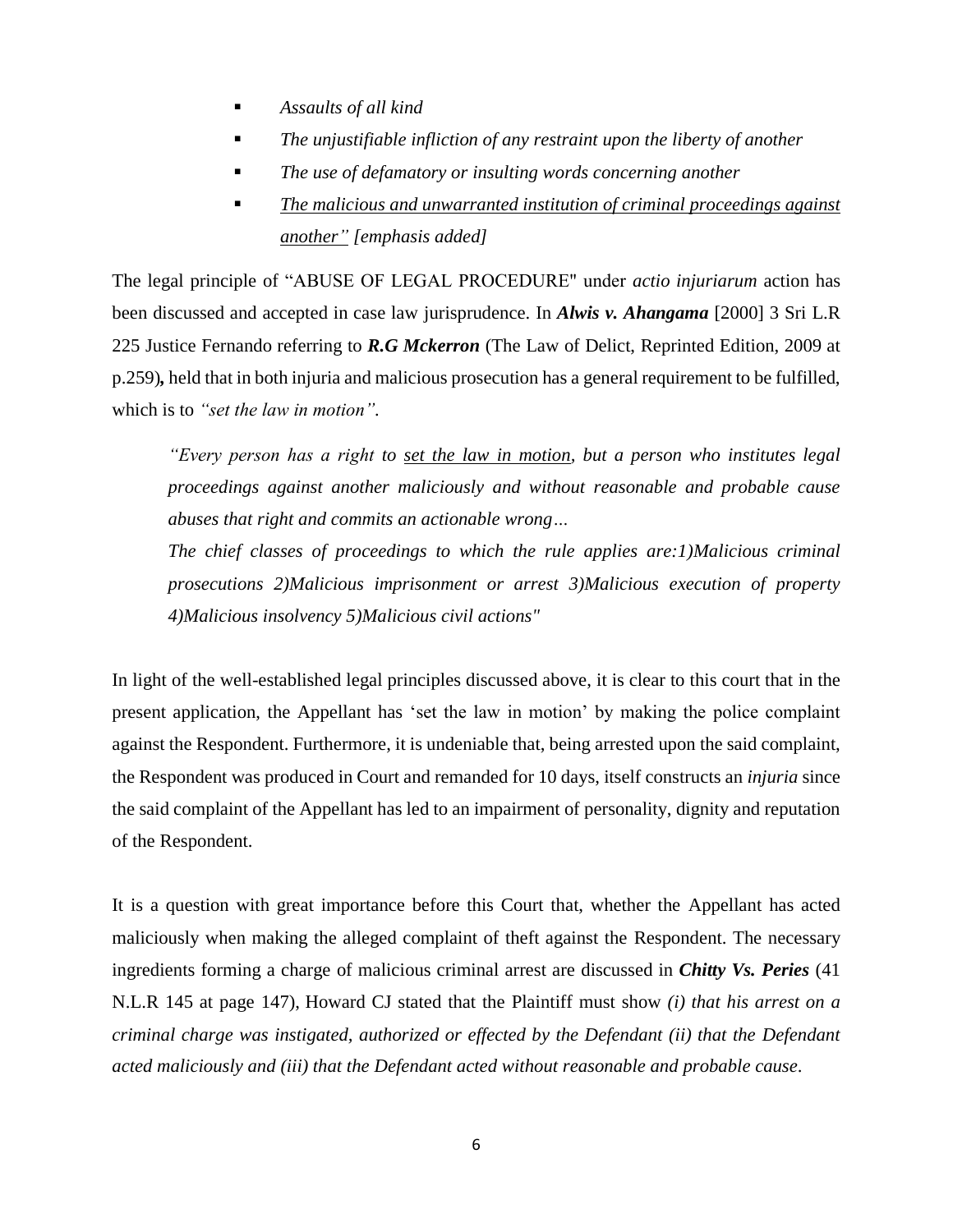The Respondent has stated that the Appellant lodged the Police complaint purely on malicious intent. Upon the process of adducing evidence before the Court, the Respondent has stated that the Appellant had a quarrel with the Respondent over a personal dispute, and consequently made the said Police complaint , wilfully or intentionally to cause harm, without legal justification against the Respondent. When carefully observing the evidence led before this court, it appears that the Appellant has failed to rebut the Respondent's evidence on the aforesaid personal dispute (at p.2- 3 of the proceedings) and had no other reasonable or probable cause for the allegations of theft against the Respondent, except the said personal dispute. Further, it is clear to this court that it was the Appellant's Police complaint that led to the arrest of the Respondent. Therefore it is evident that, the necessary ingredients forming malice have been satisfied by the Respondent. Therefore, it is conspicuous that, the respondent's claim in this case is not based on malicious prosecution as understood in the English Law, but founded on principles of *actio injuriam* known to the Roman Dutch law.

It is a pivotal issue, whether the respondent could maintain this action if the criminal proceedings against the respondent in the Magistrate's Court had not reached a finality at the time the present civil proceedings was instituted against the Petitioner. The Appellant submits that, one of the essential requirements to be fulfilled to maintain such a case is termination of criminal proceedings in the Magistrate's Court in favour of the Respondent, at the time when civil proceedings for damages was instituted. The key to this issue depends on the degree of the definition of the "cause of action". In this regard the definition of the cause of action given in *Ranghami v. Kirihamy*  (1904) 7 NLR 357 would be a useful guidance in resolving the issues. Layard C.J at p.359 stated as follows;

*"Brett, J., had previously in Jackson v. Spittal (5 C. P. 552) laid down that a cause of action was the act on the part of the defendant which gives the plaintiff his cause of complaint. Taking that as the true definition of 'cause of action'.."*

This definition has been accepted and adopted in the case of *Somasiri v. Ceylon Petroleum Corporation* [1992] 1 Sri. LR 39 at p.43. As far as the present application is concerned what caused the Respondent to institute a civil action? It is the malicious initiation of a criminal proceeding against the Respondent without any reasonable and probable cause. It is the very act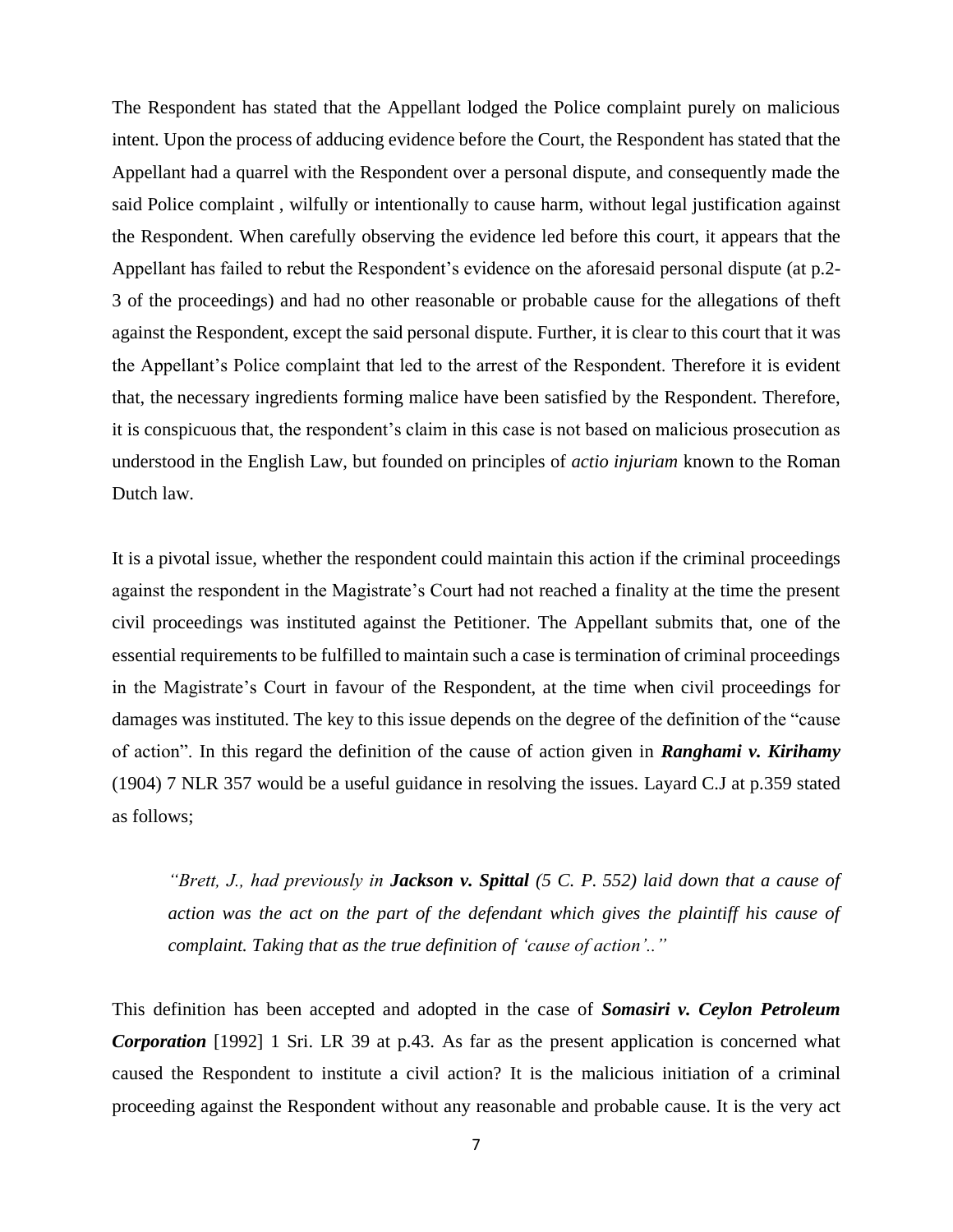of maliciously making a Police complaint without a probable cause, that led the Police to arrest the Respondent, which has made the Respondent institute the civil action upon the *injuria*. Further, when carefully observing the factual evidence, it is obvious that the Respondent instituted the civil action for damages after she was discharged by the Magistrate's Court, on or about 6th December 2005 by reason of the witnesses had not presented themselves in Court. Therefore, even the proceedings against the Respondent before the Magistrate Court (Case bearing No.13028) had been reopened after the filing of the action in the District Court, The Respondent's cause of action for the civil action arose when the Respondent was discharged by the Magistrate's Court on the account of the fact that the witnesses had not presented in Court, before the case was reopened. Moreover, according to the proceedings, leading evidence of the District Court commenced only on 24.03.2010, after the Respondent was acquitted and discharged on or around 16.03.2010 by the Magistrate's Court (Case bearing No. 13028). And the said judgement was marked and produced at the trial of the District Court.

Looking at the decided cases, where similar legal issues were discussed, it also appears that there is no legal impediment to the Respondent to maintain a civil action against the Appellant, when the Respondent has tendered convincing evidence of 'cause of action' against the Appellant.

#### In *Kalu Banda vs. Rajakaruna* [2002] 3 Sri L.R 44 at p.44,

*The plaintiff-respondent instituted action seeking damages alleging that the defendant petitioner without any reasonable and probable cause maliciously prosecuted him by instituting criminal proceedings in the Magistrate's Court. The criminal action in which the plaintiff-respondent was being prosecuted had not been terminated. The defendantpetitioner contended that, no cause of action had accrued to the plaintiff-respondent to sue him in a civil action for malicious prosecution as the criminal action had not been terminated at the time the present civil action for malicious prosecution was instituted against him. The District Court held that the action is maintainable.*

*Held:*

*(1) As far as the present civil action is concerned, it is the institution of criminal proceedings maliciously without any reasonable and probable cause that had caused the plaintiff to institute Court proceedings.*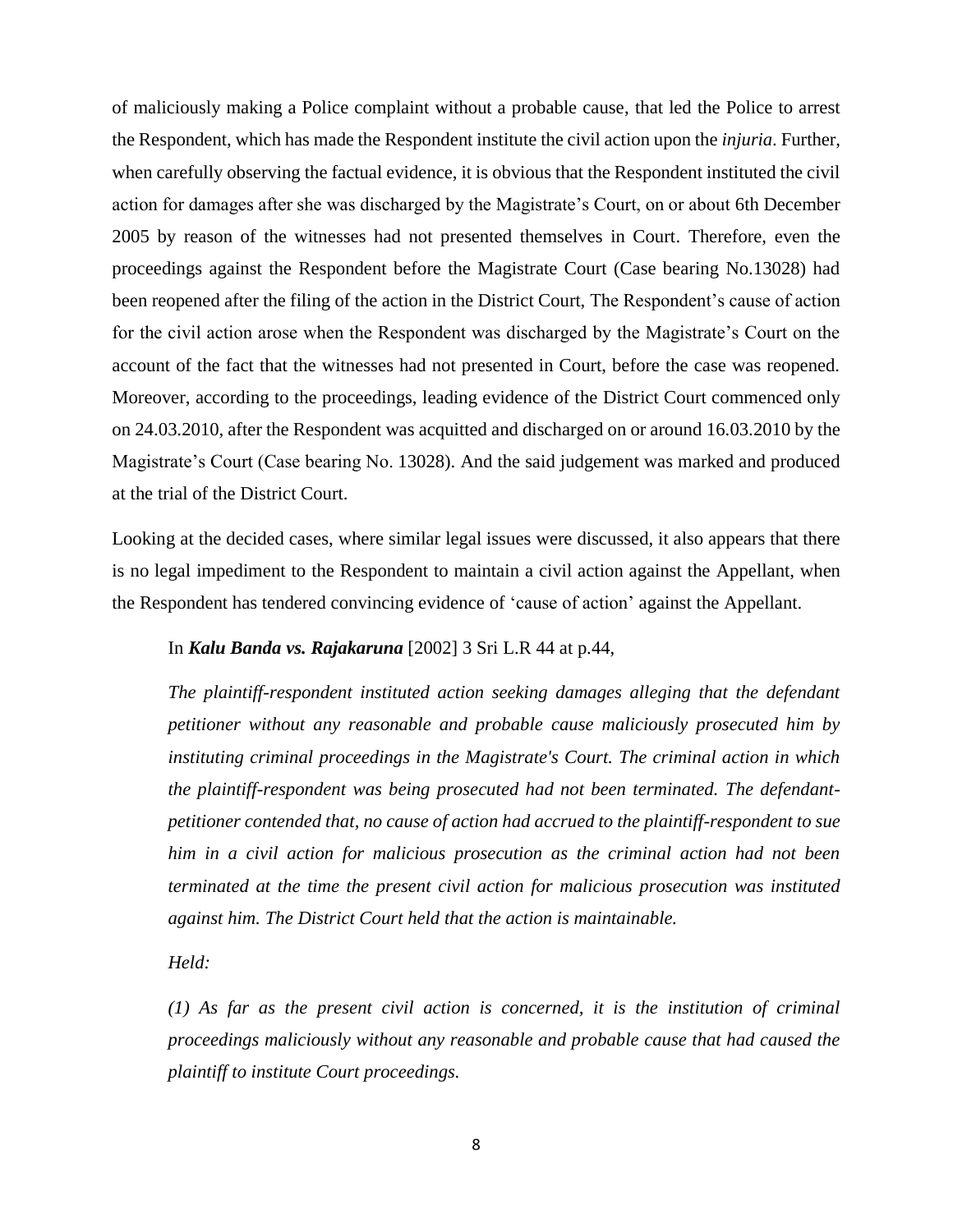*(2) The plaintiff-respondent's claim is not based on malicious prosecution as understood in the English Law but founded on principles of actio injuriam known to the Roman Dutch Law.*

The reasoning adopted In *Alwis vs. Ahangama* [2000] 3 Sri. L.R by Fernando J., at p. 238, provides legal guidance in determining whether a civil action is maintainable in an application where similar legal issues arise as discussed in the present application.

*"I therefore hold that the Plaintiff's action was maintainable. Being an action in respect of an injuria allegedly committed by the Defendant, by (a) maliciously, and (b) without reasonable and probable cause (c) making a defamatory complaint (of theft) against the Plaintiff (d) which resulted in legal proceedings against the Plaintiff (namely his arrest and production in the Magistrate's Court)"*

Therefore, taking into account the relevant case law and legal principles, I am of the view that the Respondent's civil action seeking damages for injuries occurred as a result of the false Police complaint is maintainable against the Appellant.

The harm or loss which gives rise to the *actio unjuriarum* is a violation of a personality interest, usually classified as *corpus*, or bodily integrity, *dignitas*, or dignity; and *fama*, or reputation.as per the averments of the plaint dated 30.05.2006, the Respondent had sought damages for the patrimonial loss and the injuries done to her personality, dignity and reputation. However, when carefully observing the evidence led before the Court, it appears that the Respondent has not tendered evidence on patrimonial loss she suffered due to the false complaint made by the Appellant against the Respondent. Therefore, when assessing damages in respect of nonpatrimonial loss, which does not have an economic or pecuniary value, the court exercises its own judgement in the matter and strives to determine awards which will be fair to the Respondent as well the Appellant.

The allegation of theft made by the Appellant without a reasonable and probable cause had led the Police to arrest the Respondent, detained at a remand prison for ten days. The Respondent had to endure many hardships including humiliation of being labelled as thief, her child being insulted at school as a child of a thief which had effected the child's education and his mental health, and she and her family had to change the locality and relocate to Colombo in order to avoid `the extreme social stigma. Furthermore, the Respondent had to give up her small business when relocating to